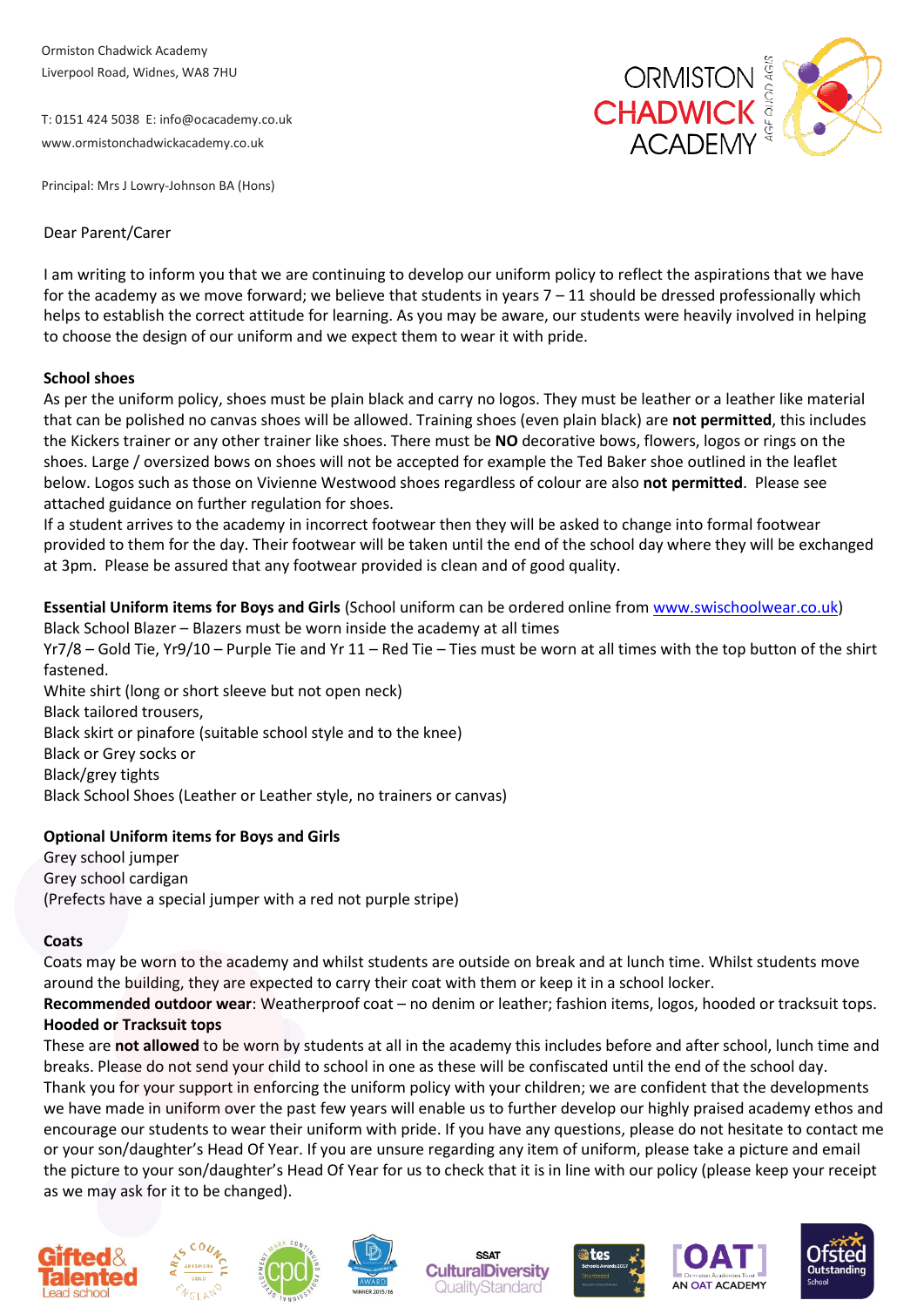# **Essential PE Kit for Boys and Girls**

Purple sports top Black school shorts School sports socks 1/4 Zip Top with Logo **Optional** Tracksuit bottoms School Fleece

## **General matters**

#### **Make up**

The school does not allow the wearing of any obvious make up and students will be asked to remove it, if it deemed obvious. Eyelashes, semi or permanent and drawn on eyebrows are not allowed and students will be asked to remove them or rectify the matter before they can return to lessons. Nail varnish is completely banned and we will ask for it to be removed if worn. **Acrylic nails should not be worn at any time and students will be asked to remove these.** 

## **Hair styles**

For Health and Safety reasons, and to support the general business-like values of the academy, we expect students to have reasonable hairstyles and colours. This means no extreme colours e.g. pink, blue, purple, green or bright red or extreme styles such as a number 1 haircut (skin head), track lines, rollers or pin curls. If the Principal, or a member of staff acting for the Principal, considers a student's hair style to be unreasonable, then the student will be asked to rectify the matter before they can return to lessons. Any boy or girl with long hair that covers their faces will be asked to tie it back either with a plain headband, bobble or clip. The clip must be plain, sparkly oversized clips will not be allowed. Girls can wear small ribbons in hair however these must be **black** or the **colour** of their tie, they are **not** allowed to wear JoJo bows or any similar to this.

## **School bags and Equipment**

All students **MUST** bring a 'School Bag' to school every day. A 'School Bag' is defined by the academy as a bag which is suitable to carry books of up to A4 size, basic equipment and kit (including trainers/football boots) for other subjects.

They must all have a **clear pencil case** (these are the only type they can take into an exam) this must contain pens, pencils, ruler, rubber and highlighters. It is very important where possible that students also have a scientific calculator.



#### **Jewellery**

The academy has agreed that **one** small ear stud may be worn in the **bottom** of each ear. These must be a **plain** gold or silver stud without a diamante appearance. Students will be asked to remove their earrings if they do not comply with the academy regulations, this includes **removal of earrings from the top of ears**. Apart from this, for Health and Safety reasons and to promote the general business like values of the academy, no other jewellery apart from a wrist watch may be worn. This includes rings, neck chains, bracelets and facial piercing such as nose, tongue and lip studs again students will be asked to remove these and the member of staff will confiscate them till the end of the day.

Thank you for your continued support and cooperation in ensuring our high standards and expectations are maintained at Ormiston Chadwick Academy.

Yours sincerely,<br> $\mathcal{H}$ . Mattch

**Mrs K Hatch Assistant Principal**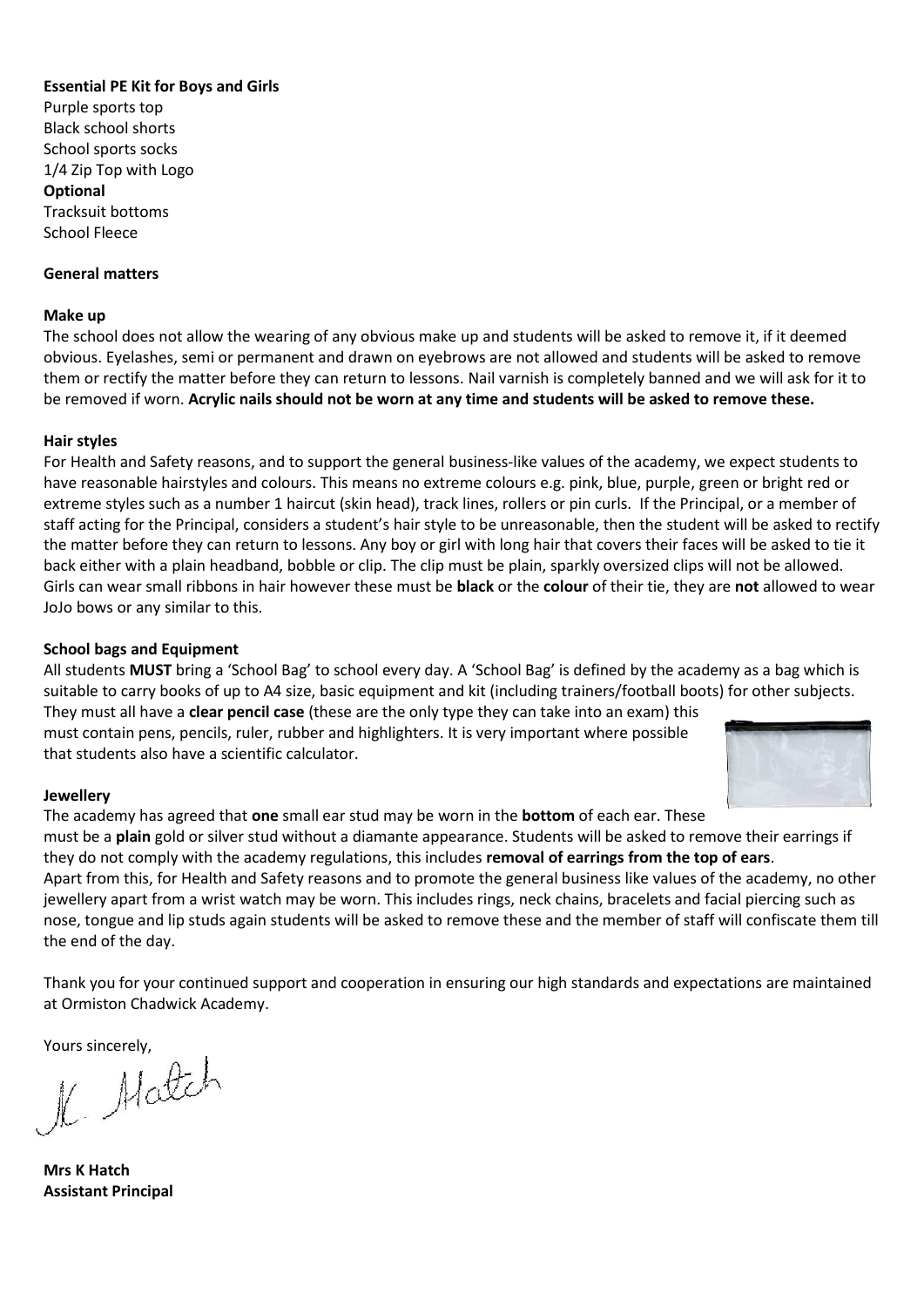# Acceptable